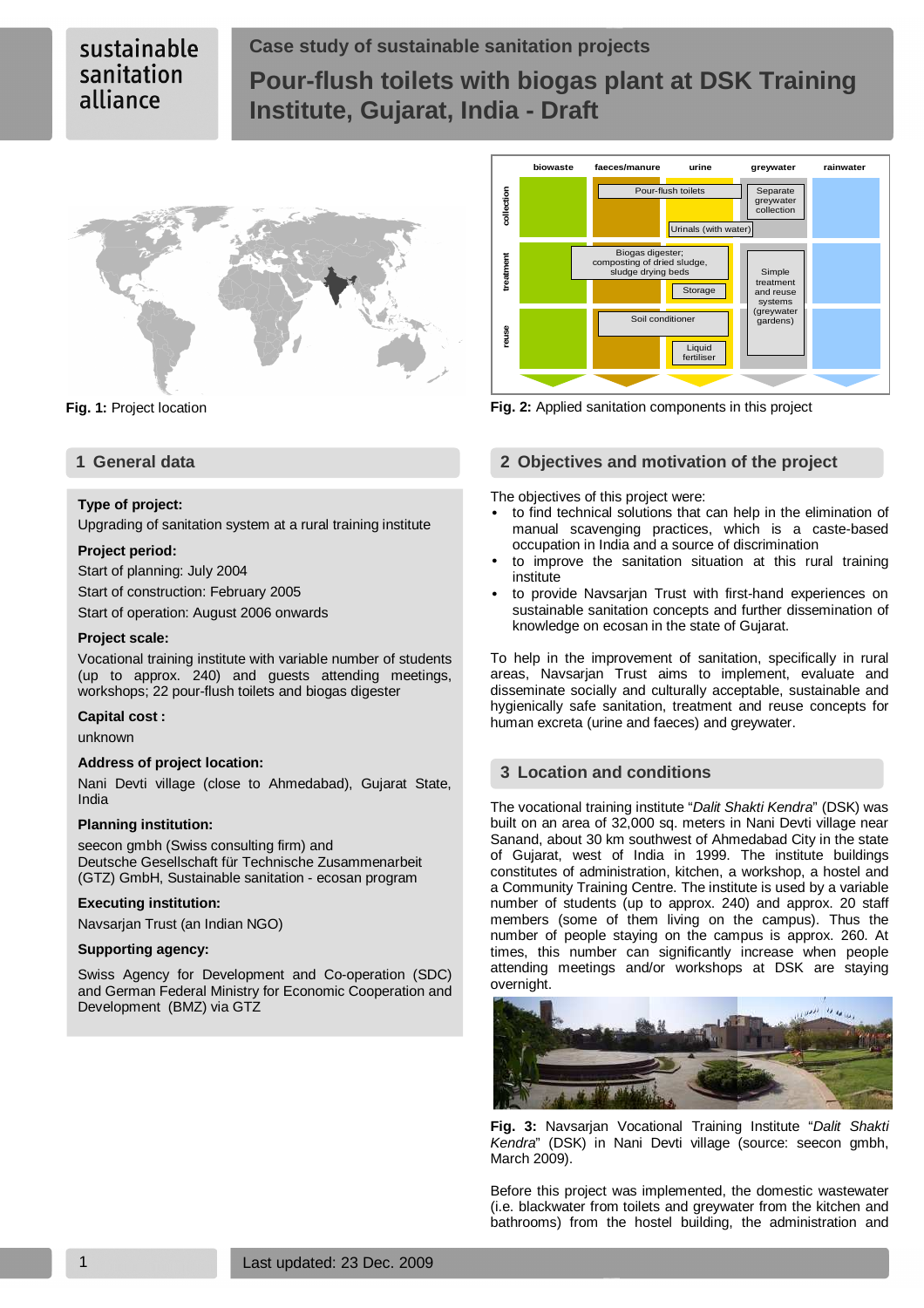#### sustainable **Case study of sustainable sanitation projects**  sanitation **Pour-flush toilets with biogas plant at DSK Training**  alliance **Institute, Gujarat, India - Draft**

kitchen building and the workshop building was collected and infiltrated into the ground by a soak-pit located close to the hostel building. A second soak pit close to the administrative building infiltrated wastewater from the Community Training Centre.

The following reasons have led to a malfunction of this system:

- Due to lack of maintenance (sludge removal of the soakpits), sludge accumulated at the bottom and on the walls of the soak-pits leading to an insufficient infiltration of the wastewater into the ground.
- In addition, wastewater was not discharged into the soakpits at ground level but at a depth of 3 m below ground. This caused a permanently flooded sewer and soak-pits, resulting in significant odour as well as unhygienic conditions (flies leading to the transmission of diseases).
- During monsoon season a near to surface aquiclude (solid, impermeable area overlying an aquifer) prevents rapid infiltration of rainwater, therefore groundwater level of the first groundwater storey raises to just 1.5 m below ground level.

For these reasons, and to meet the needs of an expansion of the institute (average number of students in 2003/04: approx. 125; present number: up to approx. 240), a new sanitation concept was developed.

In India, the under-five mortality rate<sup>1</sup> is currently 72 children per 1000 (http://www.childinfo.org/mortality.html).

# **4 Project history**

Navsarjan Trust, an NGO based in the city of Ahmedabad, was established in 1989 to help eliminate discrimination based on the caste system (including gender), to assure equality of status and opportunities and to ensure the rule of law. The NGO works with  $\dot{\text{D}}$ alits<sup>2</sup>, but also with tribes and other resource-poor groups all over the state of Gujarat. Navsarjan Trust has come to realise that education coupled with skilled training could help in the economic empowerment of the Dalit community.

Thus a suitable training centre had to be established. With financial support from the SDC, a vocational training institute called "Dalit Shakti Kendra" was established in 1999 to provide technical training in various fields to Dalit youth and to link them up with institutions providing financial assistance for selfemployment.

The sustainable sanitation project "Dalit Shakti Kendra" is one of the first ecosan pilot projects implemented in the context of the Innovative Ecological Sanitation Network India (IESNI). This network was established through a joint initiative of GTZ and local as well as international partners in April 2004 and aims to promote innovative ecological sanitation approaches in India.

 $1$  The under-five mortality rate is the probability (expressed as a rate per 1,000 live births) of a child born in a specified year dying before reaching the age of five if subject to current age-specific mortality rates. 2 "Dalits" is a term for people historically stigmatised as so-called The planning process for the new sanitation concept started in July 2004 and construction commenced in February 2005. The new sanitation system was inaugurated in August 2006.

# **5 Technologies applied**

The new sanitation concept includes the following components:

# Water supply

The entire water used at the campus is groundwater from lower depth(approx. 200 m). The water is pumped into a surface storage tank and then pumped to an overhead storage tank.

Due to its high salinity, water used for cooking and drinking is treated in a reverse osmosis plant. The brine (approx. 3,000 litres/d) resulting from the production of approx. 1,000 litres of drinking water per day is collected on the roof of the kitchen building and used as flushing water for the pour-flush toilets. Water spent for non-portable purposes such as showering, etc. is not pre-treated but used directly.

# Pour flush toilets and biogas plant

A new and conveniently located (75m from Community Training Centre and less than 75m from the Hostel ) common sanitation complex was built for the approx. 250 people staying on the campus on an average. The sanitation complex consists of 22 toilet cabins (11 for females and 11 for males) arranged in a circular shape around a biogas plant located in the center (Fig. 4).



**Fig. 4:** New sanitation complex with 22 pour-flush toilets and biogas plant built in 2006 (source: seecon gmbh, October 2009).

In these toilet cabins, pour-flush squatting pans (so-called "rural" or "pour-flush" pans) made of ceramics were installed which are equipped with a water seal (Fig. 5) and are supplied by the Indian company Shital Ceramics.



**Fig. 5:** Pour-flush squatting pan ("rural pan") and water seal ("Ptrap") (supplier: Shital Ceramics, India).

Compared to conventional flush toilets, these toilets reduce water consumption and keep the blackwater relatively

 $\overline{a}$ 

<sup>&</sup>quot;untouchables", representing approx. 16% of the Indian population. They work in leather industries, as a shoemaker, unskilled worker in agriculture or scavenger. The last-mentioned group is responsible e.g. for the excavation of graves, the removal of animal carcasses and of human excreta (modified from Wikipedia.org).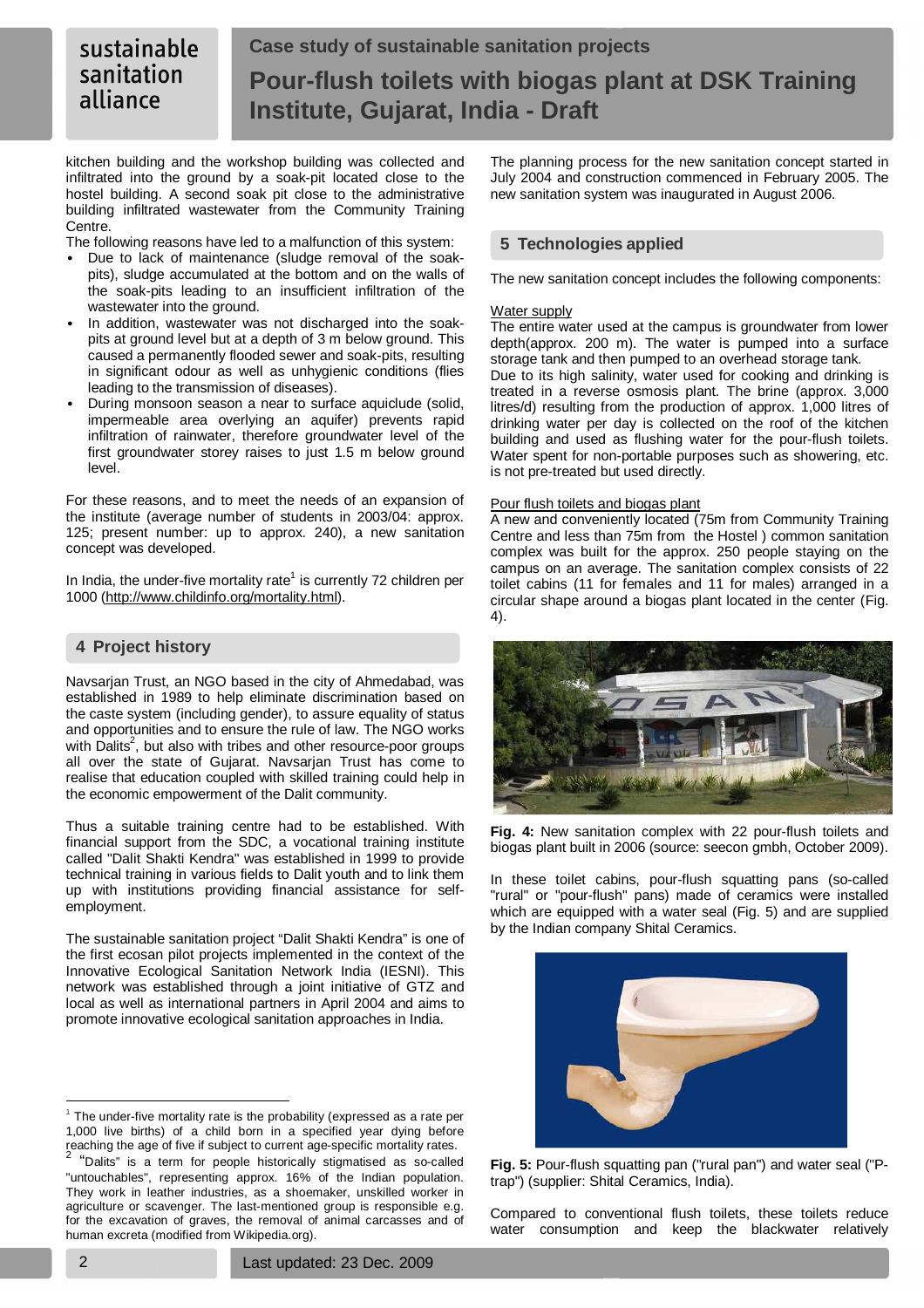#### sustainable **Case study of sustainable sanitation projects**  sanitation **Pour-flush toilets with biogas plant at DSK Training**  alliance **Institute, Gujarat, India - Draft**

concentrated. The brine from the reverse osmosis plant for production of drinking water is used to flush the toilets.

The decision for a biogas plant was made in order to treat the blackwater (mixture of urine, faeces, anal cleansing water and flushing water) and to recover energy in form of biogas. The biogas plant has a "floating drum" cover, which simultaneously stores and provides the produced gas at a constant pressure. The slurry (biogas plant effluent) is led to sludge drying beds.

# Urinal centre

The former common toilet centre has been converted into a urinal centre (Fig. 6). Two independent enclosures provide urinals for ladies (Fig. 7) and gents (9 and 13, respectively). The urine is collected in 4 tanks (Fig. 6) and pumped to storage/hygienisation tanks when full. This is done to make the urine available by gravity while being transported to the fields with jerry cans or container carts.

The urinals are waterless urinals and require to be flushed 2-3 times in a day only.



**Fig. 6:** View of urinal centre, the 4 urine collection tanks (in the foreground) and the storage/hygienisation tanks (atop roof) (source: seecon gmbh, January 2008).

There are separate urinals for women (Fig. 7). The urine is drained through the drain channel at the edge of the room and collected in the tanks.



**Fig. 7:** View of ladies squatting urinals (source: seecon gmbh, August 2006) supplier Shital

# UDDTs for night-time use

Three single vaulted urine diversion dehydration toilets (UDDTs) have been constructed (2 near the hostel and 1 behind the Community Training Centre). This was done by students from the Massachusetts Institute of Technology (MIT) in 2007 to

serve students and staff members as "emergency toilets" during the night.

#### Greywater from dishwashing and kitchen area

A new stall for dishwashing (Fig. 8) was built. It was planned to lead the dishwashing stall effluent via a vertical flow organic filter (filter material: rice husk) to a storage tank.



**Fig. 8:** View of new stand for washing dishes (source: seecon gmbh, March 2007).

As construction of the filter tank was not done according to the plans, the design had to be adapted during implementation and changed the direction of flow of the effluent (vertical flow as per design changed to horizontal flow filter).

In the beginning several trials were done using straw as a filter material in the horizontal flow filter, but the straw was permanently flooded. The straw started degrading and lost its filtration effect.

Soon it was realized that a behavioral change may help in overcoming the nuisance with the filter. A new procedure for washing dishes was implemented (see Fig. 8 and Fig. 9):

- 1. Wipe plates using wood ash (removes biowaste, grease and oil) (Fig.10); spent ash is collected and cocomposted
- 2. Rinse plate to remove the ash  $(1<sup>st</sup>$  and  $2<sup>nd</sup>$  washbasin)
- 3. Clean plate with soapy water  $(3^{rd}$  washbasin) and
- 4. Rinse plate ( $4^{th}$  and  $5^{th}$  washbasin)

This has proved to better as biowaste does not clog the filters.



**Fig. 9:** Newly designed instruction board on "How To Wash Plates" (fixed above the dishwashing stall) (source: seecon gmbh, October 2009).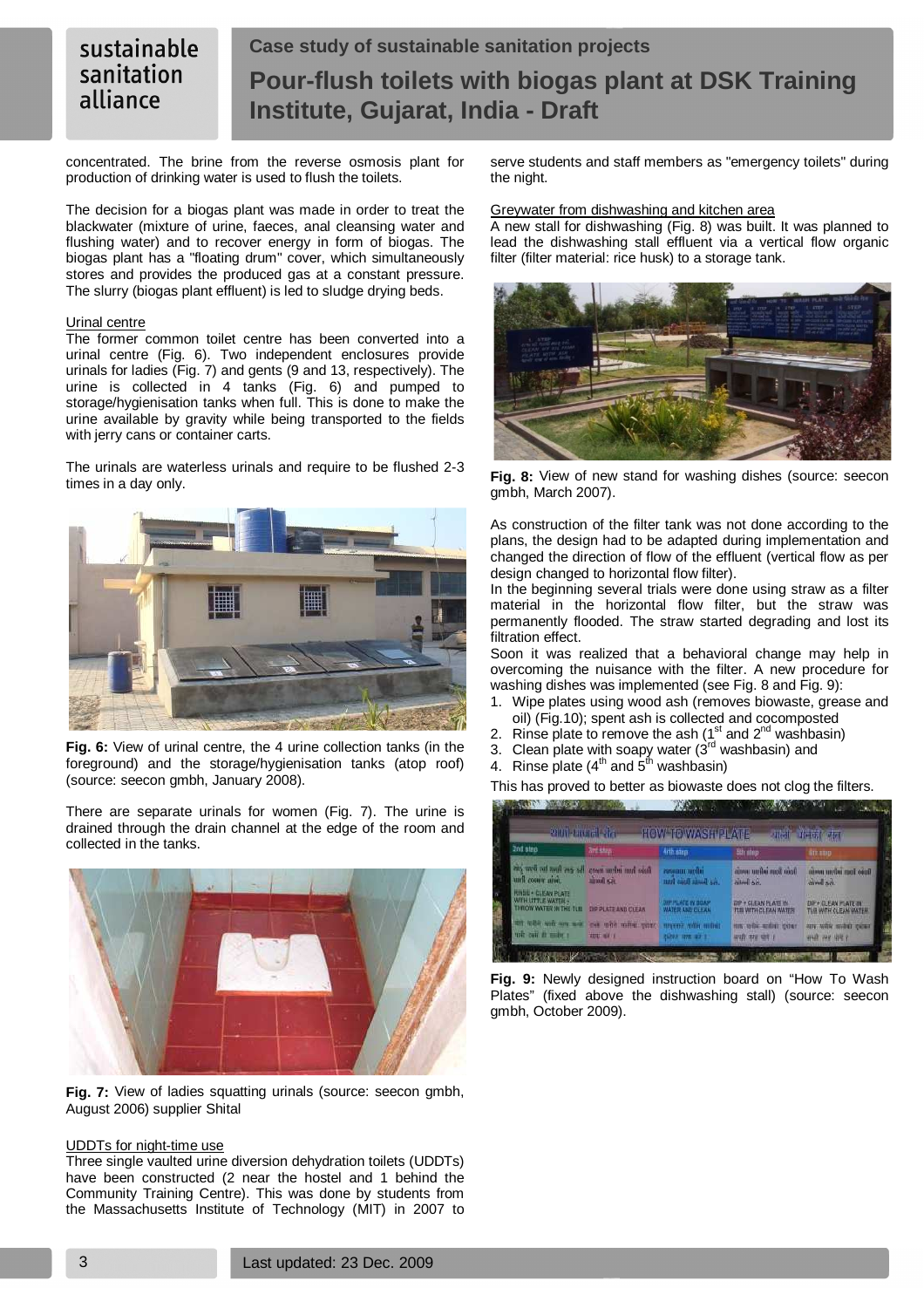**Case study of sustainable sanitation projects Pour-flush toilets with biogas plant at DSK Training Institute, Gujarat, India - Draft** 



Fig. 10: 1<sup>st</sup> step of cleaning plates: removing grease/oil by wiping out plates/utensils with wood ash (source: seecon gmbh, October 2009).



**Fig. 11:** View of new stand for washing utensils at outdoor kitchen area (source: seecon gmbh, March 2009)

In addition to the dishwashing stall a stall for washing kitchen utensils (Fig. 11) was built. The effluent from this stall was (after being treated in a vertical flow organic filter to retain solid matter)was directly applied in irrigation of nearby bushes and trees.. However, after a few months a short sewer was laid and the water is drained to the tank that also receives the effluent from the dishwashing stall. Biowaste from the kitchen utensils is cleaned with ash before washing them and the spent ash is cocomposted (Fig.11). The water is then supplied for irrigation by a solar panel operated pump

# Greywater from showers

2 new shower blocks comprising shower facilities (total number: 40), washbasins and laundry facilities (Fig. 13) have been constructed behind the hostel building (Fig. 12) and next to the Community Training Centre to serve people staying at the campus.



**Fig. 12:** View of showers installed at the hostel building, the footpath in front of the showers is used for washing clothes (source: seecon gmbh, August 2006).



**Fig. 13:** Students washing clothes in front of the showers (source: Navsarjan, August 2006).

Greywater collected from the showers and laundry area at the hostel is discharged to elevated greywater gardens (Fig. 15) for infiltration. They are elevated to prevent flooding by surface water during monsoon season. Any surplus of water that does not infiltrate into the soil is collected in a tank and is reused for irrigation purposes during dry periods.



**Fig. 14:** Elevated gardens for the infiltration of greywater (source: seecon gmbh, December 2006)

Greywater from the shower block at the Community Training Centre is discharged to nearby bushes/trees.

#### Sludge drying beds

The slurry (digestate) from the biogas plant is led to a drying bed, composted and then stored for a further reuse as soil conditioner.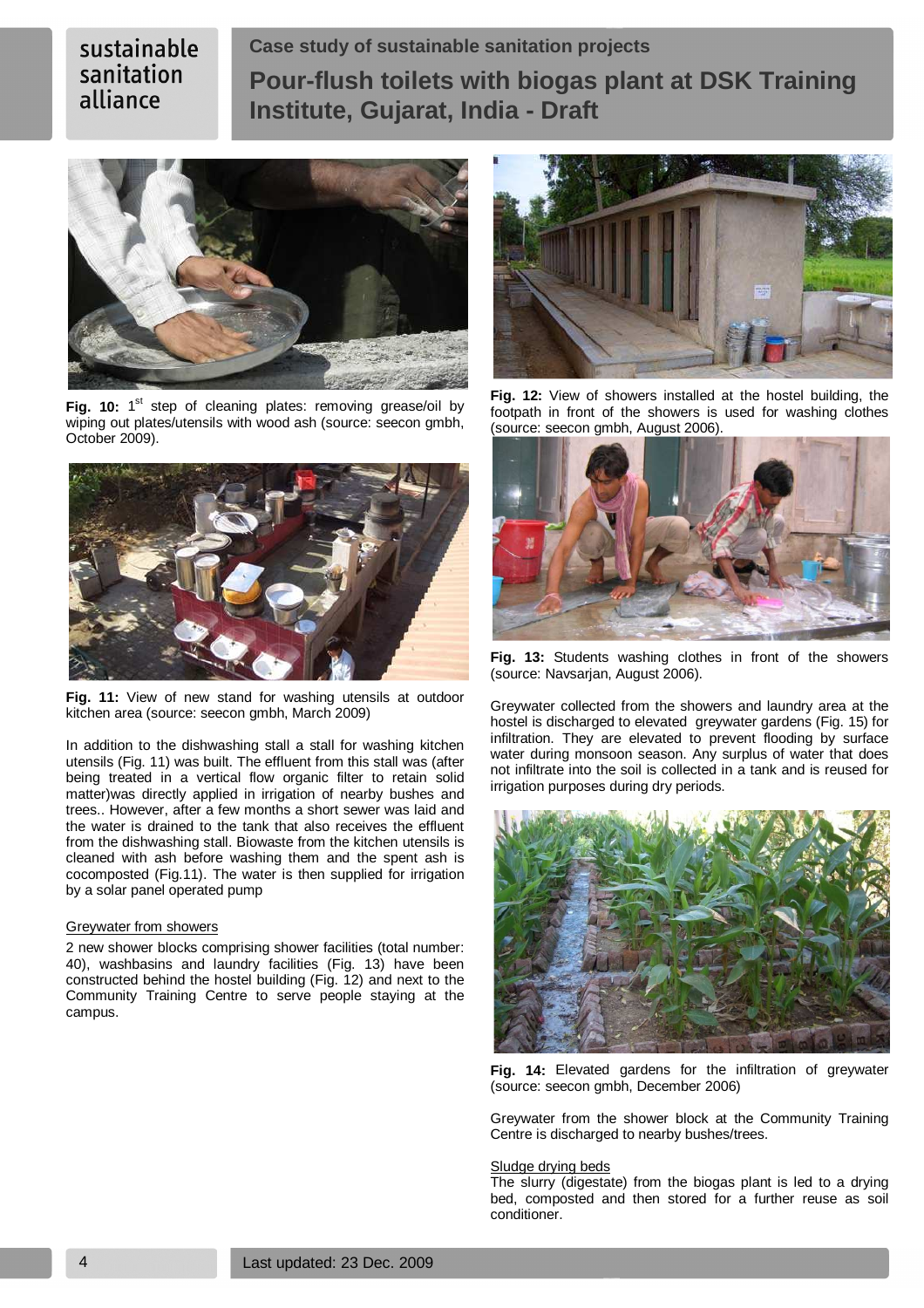# **Case study of sustainable sanitation projects Pour-flush toilets with biogas plant at DSK Training Institute, Gujarat, India - Draft**

# Organic solid waste management

Kitchen waste is disposed off in a landfill and grass clippings are used to cover the sludge drying beds. These materials could however be fed to the biogas plant provided they are chopped before. But due to lack of time and staff this is presently not done.

# **6 Design information**

A summary is given here for the design information. Futher details is available in Wafler and Heeb (2006), see Section 13.

# Water supply

Due to ongoing construction works (extension of the workshop building) exact figures on user specific domestic water consumption cannot be provided at present.

# Biogas plant

Based upon the following design parameters the volume of a floating-drum type biodigester (Fig. 16) with a water jacket was estimated to be about  $30 \text{ m}^3$ :

- approx. 300 users per day
- specific blackwater production of per flush per person is approx. 2.5 litres (i.e. faeces, urine and approx. 2 litres of anal cleansing and flush water). However the observed value is 4.5 litres.
- up to 75 kg of buffalo dung per day
- 30 days retention time



**Fig. 15:** View of floating drum-type biogas plant (with water jacket) for treatment of blackwater (source: seecon gmbh, October 2009).

Because of the high groundwater table during monsoon season the local engineer proposed construction of the biogas plant to be done in reinforced cement concrete instead of brickwork. To prevent buoyancy of the biogas plant, the thickness of the base has been increased to 45 cm and the base protrudes the outer diameter of the cylindrically shaped digester body by 50 cm. At an inner diameter of 2.75 m and a clear height of 4.55 meters (approx. 25 cm less than shown in the technical drawings) the net digester volume is approx. 27  $m^3$ .

# Organic filter for treatment of greywater from dishwashing

Surface area of the vertical flow organic filter was set at 1  $m^2$ . Filter assembly design included (from top to bottom):

- 20 cm freeboard
- 50 cm organic matter (e.g. rice husk, coconut fibres, etc.)
- 5 cm sand (intermediate layer) and
- 15 cm graded gravel (drainage layer)

Construction of the filter, which should have been raised above ground level, was supposed to be done just besides the washstands to gain most benefit from difference in heights available. But, fearing that foul odour may be emitted from the filter, construction of the same took place below ground at some distance. By fixing the outlet pipe of the filter at the same height as the inlet pipe the filter was converted into a horizontal flow filter. To avoid short circuit flow, a baffle was constructed to divert incoming water downwards. But, as the filter tank was designed for vertical flow only it didn't even provide sufficient retention time for sedimentation. Providing no treatment whatsoever, it is now strived for reducing organic pollution of the water as far as possible by asking user to clean their plates with wood ash (from cooking fires) before actually washing the plates.

# Elevated greywater gardens at the hostel

The design (surface area) of the greywater gardens was only done according to space available, no specific hydraulic surface load had been taken into consideration, as any surplus of water that isn't taken up will be collected.

The surface area of the elevated greywater gardens for infiltration of greywater from bathrooms at the hostel building is about 20  $m^2$  (length: 6m; width: 3.50 m) and approx. 40  $m^2$ (length: 10m; width: 4m), respectively.

# **7 Type of reuse**

The following products are being reused:

• The **biogas** is used as a substitute to Liquefied Petroleum Gas (LPG) and firewood for cooking. The amount of biogas produced is not measured but the amount of saved LPG is known: From an original consumption of 25 cylinders of LPG per month, the use of biogas saves on average 2-3 cylinders (of 16 kg LPG each) per month. The cost of LPG being around 10USD the total cost savings is 8 to 12%.



**Fig. 16:** One out of many small gardens used for growing vegetables (e.g. spinach, brinjals, etc.) and fruits at DSK campus(e.g. bananas) (source: seecon gmbh, January 2009).

- The **digested slurry** from the biogas plant is used as a soil conditioner, e.g. for growing seedlings.
- **Urine**, which is collected (with some water) from the urinal centre, is applied after storage as a nitrogen-rich liquid organic fertilizer at the campus to grow vegetables (e.g. brinjals, etc.) and fruit trees (e.g. banana, etc.) (Fig. 17).
- **Greywater** from dishwashing is used after rudimentary treatment to irrigate nearby bushes/trees.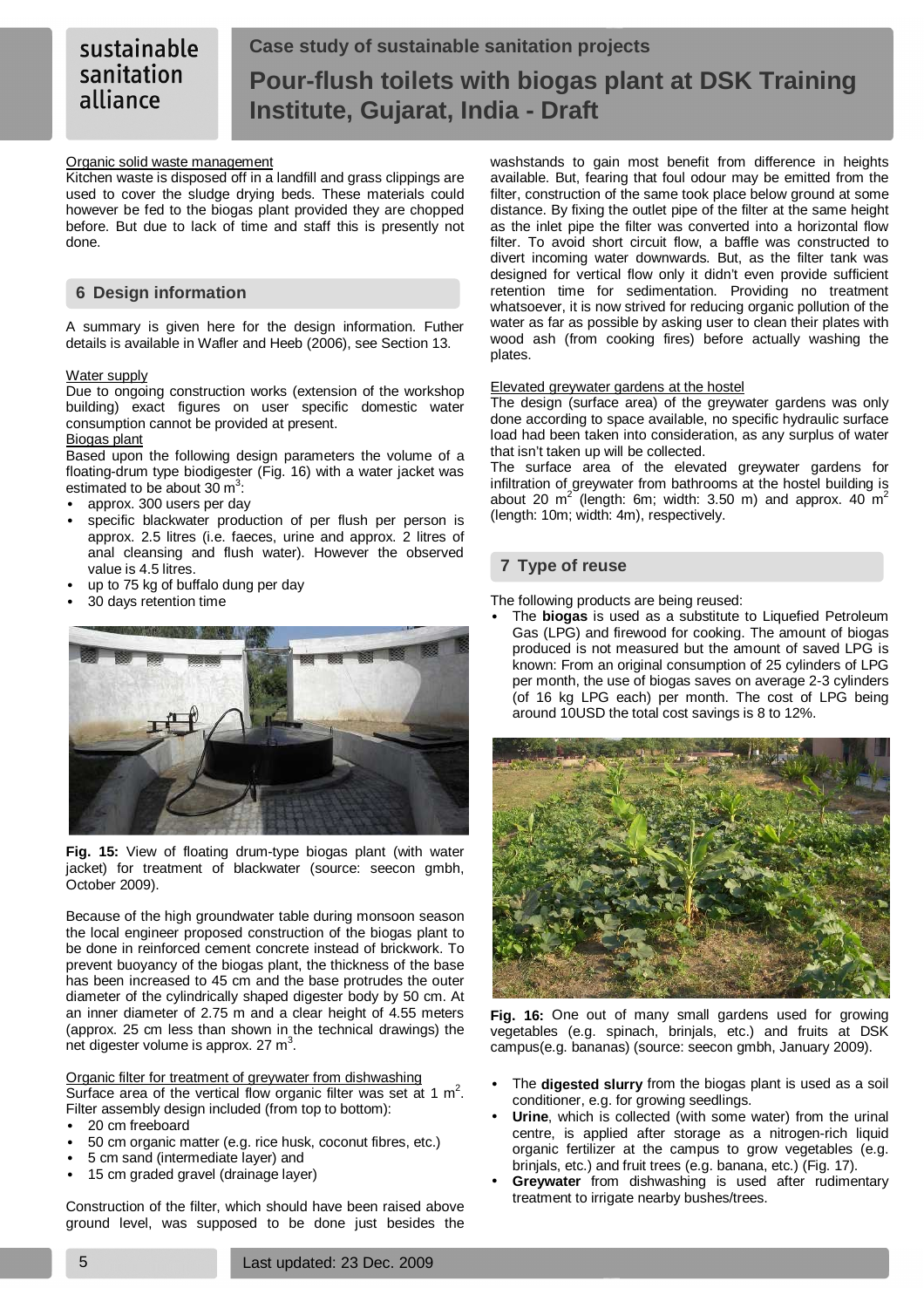# **Case study of sustainable sanitation projects Pour-flush toilets with biogas plant at DSK Training Institute, Gujarat, India - Draft**

# **8 Further project components**

The duration of vocational training course has been reduced (from max. 3 months) to 52 days. Due to the higher fluctuation in people using the sanitation facilities at DSK, increased efforts had to be undertaken in awareness raising and training on how to properly use the different facilities especially for cleaning the plates and kitchen utensils so as to reduce the organic loads in the grey water.

# **9 Costs and economics**

Due to the excavation required, the cost for the biogas plant was much higher than expected: on the height of 2.5 m, the groundwater flooded the pit and the further excavation (up to 6 m) had become much more demanding than expected.

# Detailed information on costs is unavailable.

# **10 Operation and maintenance**

Operation and maintenance is a major issue in the success of any sustainable sanitation project. Therefore trained institute staff does operation and maintenance. Two gardeners and one "ecosan person" are responsible for the maintenance of the grounds.

Different approaches for student involvement have been tried out so far (e.g. groups of approx. 10 students share one toilet and the responsibility for its maintenance).

Operation and maintenance tasks at the toilet complex with biogas plant

- Supervision of the biogas plant
- Regular painting of the floating drum to avoid corrosion.
- Manual transport of the slurry to a tank located 15 m away from the biogas plant.
- Regular cleaning of the toilets

Operation and maintenance tasks at the urinal block

- Flushing and cleaning the urinals 2 to 3 times a day
- Pumping the urine to the overhead urine tanks once a day
- Carrying the urine with jerry cans or container carts to the fields

# **11 Practical experience and lessons learnt**

Three years after its implementation, the sanitation system on the DSK campus is working satisfactorily even though the operation team aims at further improvements.

# Biogas plant and sludge drying beds:

The design water consumption of 2 litres for flushing of excreta to the biogas plant proved insufficient. At present about 4 - 5 litres are used for cleansing and flushing after defecation. With up to 250 people staying at the campus (at present), the volume of the floating-drum type biodigester (i.e. approx. 27 m<sup>3</sup>) has become insufficient for proper treatment of blackwater. Therefore upgrading of the existing digester (adding an anaerobic baffled reactor (ABR) to the system) or construction of an additional toilet centre with treatment facility is under discussion right now.

The existing sludge drying beds, which had been constructed by digging shallow basins, are exposed to heavy rains in monsoon and in consequence to flooding in this period. In order to reduce the moistening of the compost, raising of the sludge drying beds above ground level is being discussed.

# Treatment of greywater from dishwashing

Using wood ash for removing oil and crease from plates and dishes works well, but the present concept depends on good will of all users.

# UDDTs for night-time use

The overall design of the UDDTs (implemented as Single Chamber Urine-Diversion Dehydration Toilets) and the shallow cleansing water collection bowl (see Fig. 18), which resulted in spilling of the anal washwater into the faeces hole (the anal washwater section on the left of the pan was found to be too small). Also as the anal washing was located just behind the feaces hole, it was visually discomforting for the users during anal cleansing. This reasons led to closing-down of the toilets. It is therefore preferable to separate the anal cleansing from the pan.



**Fig. 17:** Urine-diversion squatting pan that allows separate collection of urine, faeces and anal washwater (source: seecon gmbh, 2006)supplier – Aries.

# **12 Sustainability assessment and long-term impacts**

A basic assessment (Table 1) was carried out to indicate in which of the five sustainability criteria for sanitation this project has its strengths and weaknesses.

With regard to long-term impacts of the project, the main impacts of the project are

- 1. Improved environmental conditions (e.g. reduced odour and groundwater contamination)
- 2. The learning effect for students to see wastewater as a resource
- 3. Experience for Navasarian Trust with ecosan systems

It must be noted that the main driver for this project was the desire to improve the existing wastewater management system. The reuse of products is an "add-on", but optimisation of this aspect (also with regards to biogas production) is not a focus point for the staff.